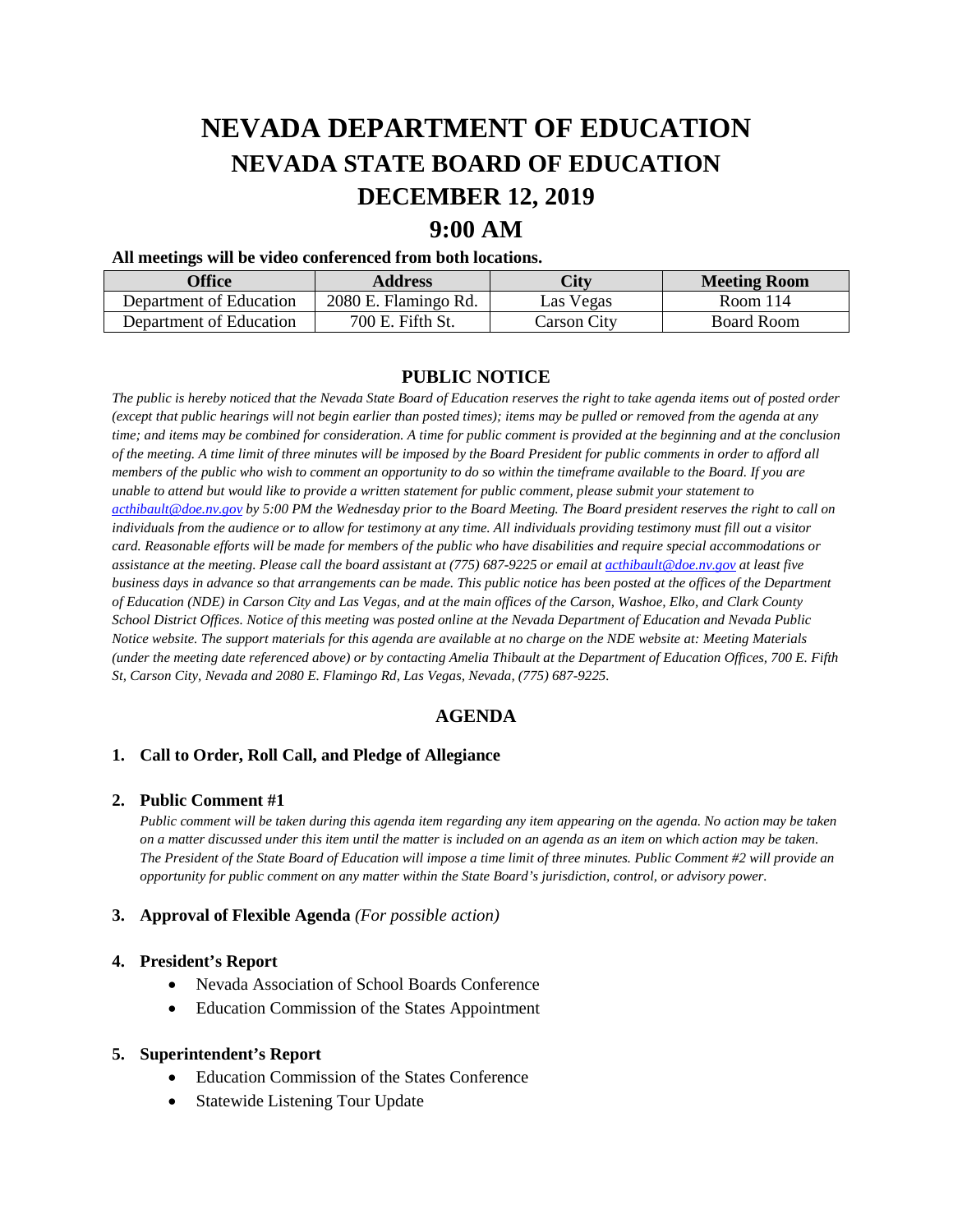- Nevada Association of School Administrators Conference
- ACT Results

# **6. Approval of Consent Agenda**

*Information concerning the following consent agenda items has been provided to Board members for study prior to the meeting. Unless a Board member has a question concerning a particular item and asks that it be withdrawn from the consent list, all items are approved one action.* 

- **a.** Possible Approval of Instructional Materials of Carson City School District **i.** Health Science
- **b.** Possible Approval of Dual Credit Request from Somerset Academy for courses at the College of Southern Nevada
- **c.** Possible Approval of Dual Credit Request from Pinecrest Academy for courses at the College of Southern Nevada
- **d.** Possible Approval of Dual Credit Request from Nye County School District for courses at Great Basin College
- **7. Information and Discussion pursuant to NRS 385.040(2), focusing on the goals and benchmarks of the State for improving student achievement, in particular the focus will be on the effects of these goals, our status in achieving them, and the status of any corrective actions the Department has imposed.** *(Information/Discussion)*

Per NRS 385.040(2), the Board has invited the superintendents of the school districts, presidents of the boards of trustees of the school districts, representatives of the governing bodies of charter schools, representatives of the governing bodies of university schools for profoundly gifted pupils, and the chairs of all board, commissions, and councils in the public education system of the State to engage in discussion.

- Jhone M. Ebert, Superintendent of Public Instruction
- **8. Information and Discussion regarding Teacher Attrition and Absenteeism (***Information/Discussion)*

The board will receive a presentation on rates of teacher attrition and absenteeism.

- Jason Dietrich, Director, Office of Educator Licensure
- **9. Information and Discussion regarding Chronic Absenteeism** *(Information/Discussion)*

The board will receive a presentation on chronic absenteeism, including its definition and significance; rates of chronic absenteeism; and the work that the Department of Education is doing with schools and family to address chronic absenteeism.

- Christy McGill, Director, Office for a Safe and Respectful Learning Environment
- Alberto Quintero, Education Programs Professional, Parental Involvement and Family Engagement
- Peter Zutz, Director, Office of Assessments, Data, and Accountability Management

# **10. Information, Discussion, and Possible Action on the Strengthening Career and Technical Education for the 21st Century Act (Perkins V) State Plan (***Information/Discussion/For possible action)*